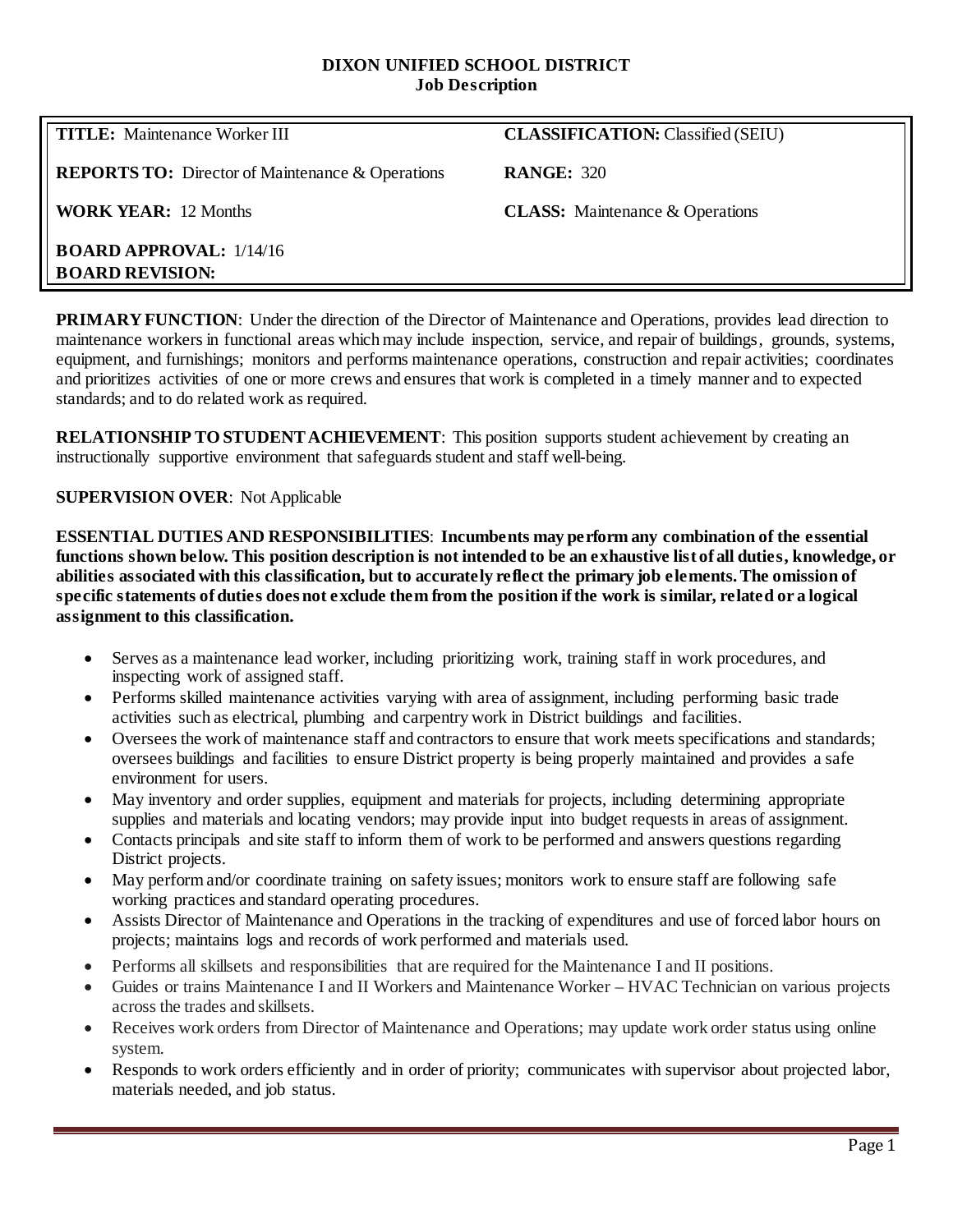- Prepares for fire, health, and safety inspections; monitors, inspects, and maintains safety and access equipment (e.g. electrical, lighting, alarm, lift systems, etc.) as directed; maintains clear routes for emergency egress.
- Inspects and tests fire extinguishers for proper operation in accordance with supervisor directives and mandated schedules; reads gauges and records results on tags.
- Monitors building conditions; reports sanitary/safety violations, fixture malfunctions, and damages to facilities; actively participates in emergency situations.
- Ensures that assigned buildings and job sites are secured at the end of the day.
- Cleans job site after completing projects; removes trash and debris from job site.
- Anticipates and replenishes routine consumable supplies to avoid work schedule interruptions.
- Uses a computer to research needed parts and materials.
- Reports all major repairs and requisitions to director prior to any expenditure of funds.
- Calls and schedules the service of subcontractors at the direction of the Director of Maintenance and Operations.
- Meets with subcontractors at job sites to grant access and specify work hours.
- Consults with supervisor to schedule work and avoid disrupting building activities except during emergencies.
- Prepares/maintains accurate records and submits required paperwork on time.
- Assists Maintenance workers in the performance of their duties.
- Drives District vehicles between school sites, vendors, and various locations in the performance of job duties.
- Wears District-provided work attire appropriate for the position.
- Cares for, supervises, controls, and protects students in a manner commensurate to assigned duties and responsibilities.
- Completes other reasonable duties as assigned.

## **TRAINING, EDUCATION, AND EXPERIENCE:**

- High school diploma or the equivalent; may be satisfied by appropriate experience and recommendations verifying sufficient knowledge and skills.
- Three to five years' experience in building, institutional, and/or grounds maintenance work OR an equivalent combination of experience and education from which comparable knowledge, skills, and abilities have been achieved.
- Prior experience working in a public school setting preferred.

# **LICENSES AND OTHER REQUIREMENTS:**

- Requires a valid California Driver's License an insurable status by the District's carrier.
- Fingerprint/criminal justice clearance.
- Possession of a negative TB risk assessment certificate and, if risk factors are identified, a negative TB examination, that is no more than 60 days old and renewable at least once every four years.

## **KNOWLEDGE AND ABILITIES: The following outline of essential knowledge, abilities, and physical requirements is not exhaustive and may be supplemented as necessary in accordance of the job.**

## KNOWLEDGE OF\*:

- Technical maintenance and repair procedures (i.e. mechanical, electrical, plumbing, carpentry, masonry, etc.).
- Methods to maintain, repair, and modify building systems (i.e. HVAC, communication, security, etc.).
- Basic tools and terms used in building and grounds maintenance work.
- Technical methods and practices followed in the maintenance of tools, machinery, and equipment.
- Knowledge of District protocols and industry safety standards.

## ABILITY TO\*:

- Coordinate, facilitate, prioritize, and estimate the scope of each work assignment and secure necessary tools and materials to complete the assigned work.
- Operate a variety of trade tools and equipment.
- Drive a pick-up truck.
- Meet rigid deadlines, and perform tasks that require strenuous, physical exertion.